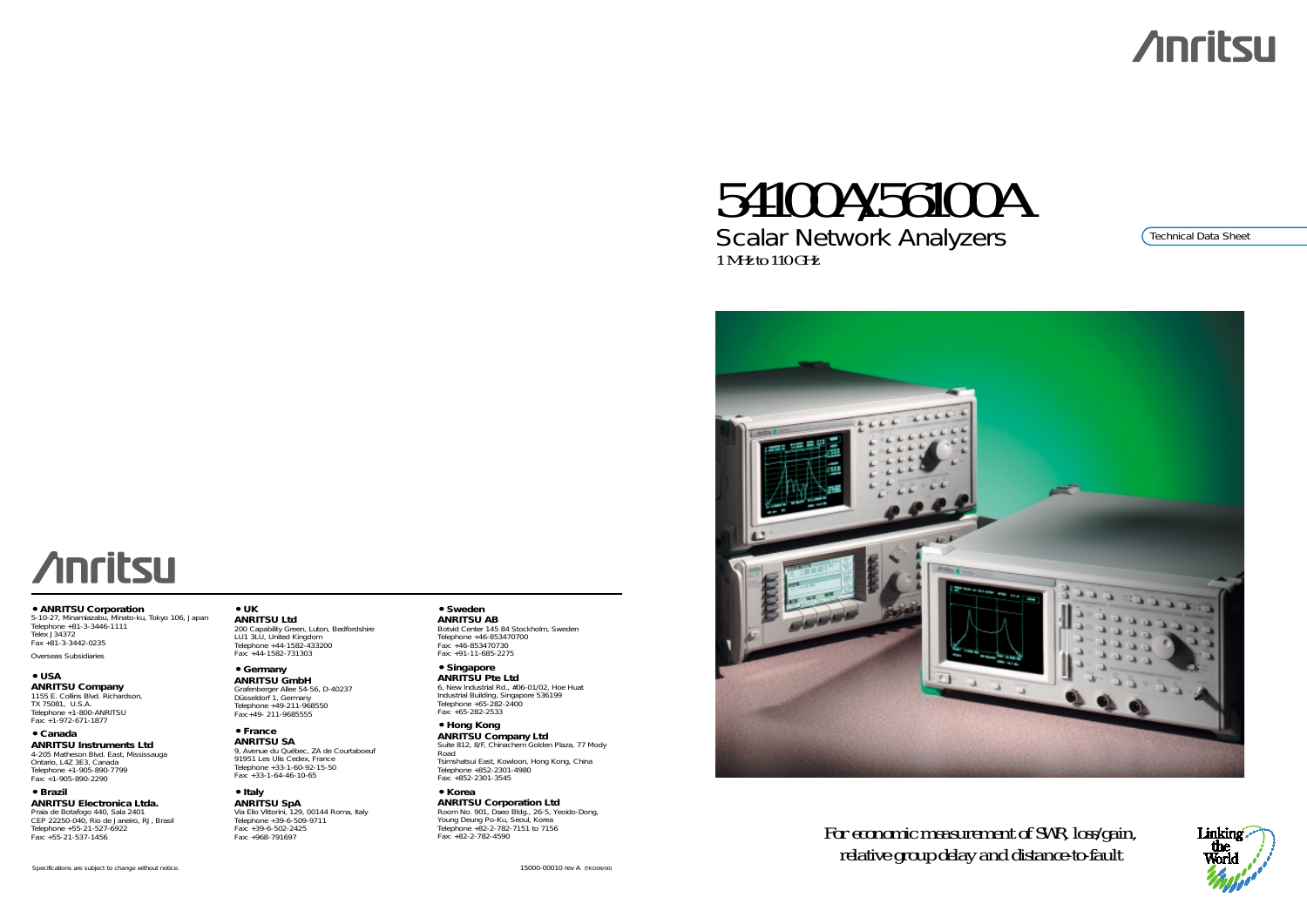## Distance-To-Fault

The most common failure in a microwave radio link is the transmission line, the waveguide and/or coaxial cables which connect radio equipment to the antennas. With the 54100A Series optional Distance-To-Fault (DTF) Software you can install and maintain tower equipment with confidence.

Anritsu's precision calibration components and low source harmonics provide industry leading return loss (or SWR) accuracy. With 0.1% distance accuracy, you're sure to identify degraded components or moisture quickly – before the problem causes a failure. Automatic anti-aliasing software and windowing filters ensure the peaks on the DTF display are really there, not erroneous fault indications caused by re-reflections.

**Window Functions:** Hamming, 2-term, -42 dB sidelobes;

Blackman-Harris, 3-term, -67 dB sidelobes.

With most elliptical waveguide components meeting 30 dB return loss performance, it's absolutely critical that the precision load used for calibration is of the highest quality to achieve repeatable, accurate measurements. Using poor quality 50 W loads for DTF calibration will cause abnormally high test data variations

**Distance Accuracy:** < 0.1% of range or 2 mm dependent upon knowledge of the propagation velocity for the device under test and the frequency sweep range.

The optional Distance-To-Fault software displays impedance discontinuities versus distance based on a swept frequency measurement of transmission line mismatch. The software is available by ordering Option 7 with 54100A Series Network Analyzers.

**Measurements:** Distance-To-Fault (meters or feet), Return loss or SWR of fault.

**Frequency Sampling:** 256, 512, or 1024 frequency points.

**Anti-aliasing:** Filtering of post detected data rejects indications of false faults caused by signal re-reflections during high reflection fault conditions or out of band sweep on antenna systems.

**Dynamic Range:** <sup>&</sup>gt; 80 dB, depending upon calibration component return loss and operating frequency range.

**Return Loss Amplitude Accuracy:** Effective Directivity is dependent upon the return loss of the precision termination used during calibration. **Distance Range:** 1 to 5000 meters depending on measurement frequency range and hardware configuration.

**Distance Resolution (of one fault):** 0.4% of total distance (256 frequency measurement points), 0.2% of total distance (512 frequency

## Introduction to Anritsu Scalar Analyzers 54100A Series optional software



Anritsu offer a comprehensive range of scalar analyzers for economic network measurements to 110GHz.

The 56100A scalar analyzer used in conjunction with a 68C series synthesizer offers the very best RF performance in a scalar measurement system. The 68C series synthesizer and 56100A analyzer communicate over a private GPIB link to form an integrated scalar measurement system.

The 56100A/68C scalar measurement systems offers 10MHz to 50GHz frequency coverage with –40dBc harmonics, up to +17dBm levelled power and fully synthesized sweeps. This combination is ideal where the best possible frequency accuracy and dynamic range are required.

Mixers and other frequency conversion devices can also be characterised by using two synthesizers in the system to generate frequency sweeps with a fixed offset.

## **54100A NETWORK ANALYZER** 3 dB ATTN DETECTOR POWER DIVIDER RAAGB

The 54100A series integrated scalar network analyzers have built in crystal referenced sources to provide an economical and compact solution. They are ideal for production of devices such as filters and amplifiers from 1MHz to 50GHz. Optional software adds; distance to fault measurements for field testing of waveguides, cables and antennas, relative group delay software for economic filter characterisation and precision return loss that adds up to 20dB directivity improvement to SWR measurements.

For scalar network measurements to 110GHz both 54100A and 56100A are complemented by the millimeter wave reflectometers.

Page 3 **54100A Distance-To-Fault Software**

Page 4 **54100A Precision Return Loss Software**

> measurement points), 0.1% of total distance (1024 frequency measurement points). **Transmission Lines Supported:**

Page 5 **54100A Relative Group Delay Software** Pages 6 and 7

- Coaxial Cable
- Waveguide

• Waveguide with Coaxial Cable Input Transmission line loss and velocity factor are corrected by the software. Waveguide dispersion is corrected based on the cutoff frequency, fc. For waveguide with coaxial cable input, a special operating mode is utilized to automatically compensate for the length of nondispersive coaxial cable in front of the waveguide transmission line.

#### **Distance-To-Fault Measurement Accessories:**

Anritsu Distance-To-Fault test systems utilize standard diode detectors and measurement accessories.

### **POWER DIVIDERS**

These signal dividers are symmetrical, threeresistor tee designs that are used with the Distance-To-Fault option and other applications



*technicians easily locate small problems before more serious failures result.*



*The 56100A Scalar Network Analyzer operates with Anritsu's 68C and 69B series synthesizers. The separate source maximizes system performance and flexibility.*



*The 54100A Series Scalar Network Analyzers offer highly integrated and economic network measurements*

during maintenance test intervals. Instead of saving time, technicians may find themselves chasing non-existent problems.

## **Specifications**

| 3 dB<br><b>Attenuator</b> | Frequency        |         | <b>Connectors</b> |
|---------------------------|------------------|---------|-------------------|
| <b>Model</b>              | Range            |         | Input Output      |
| 1010-31                   | 0.01 to 18 GHz   | $N$ (m) | N(f)              |
| 43KB-3                    | 0.01 to 26.5 GHz | $K$ (m) | K(f)              |
| 43KC-3                    | 0.01 to 40 GHz   | K(m)    | K(f)              |
| $41V-3$                   | 0.01 to 60 GHz   | V(m)    | V(f)              |

|                                              | 54100A                                                                    | 56100A plus 68C synthesizer                                                                                                                |
|----------------------------------------------|---------------------------------------------------------------------------|--------------------------------------------------------------------------------------------------------------------------------------------|
| <b>Standard measurements</b><br>supported    | Return loss (SWR),<br>insertion loss/gain, power<br>Precision return loss | Return loss (SWR),<br>insertion loss/gain, power                                                                                           |
| <b>Additional measurements</b><br>(optional) | Distance-To-Fault<br>Relative group delay                                 |                                                                                                                                            |
| Source                                       | Internal                                                                  | <b>Fxternal</b><br>Anritsu 69A/B series<br>Anritsu 68B/C series<br>Anritsu 67XXA/B series<br>Wiltron 6600A/B series<br>HP 8340/8350 series |
| Two source control                           | No                                                                        | Yes with synchronous sweeps<br>for mixer measurements                                                                                      |
| Max source power                             | 10dBm @ 20GHz                                                             | 13dBm @20GHz<br>17dBm option (68C source)                                                                                                  |
| Harmonics, 2 to 20GHz                        | $-60$ d $Bc$                                                              | -60dBc (68C source)                                                                                                                        |
| Frequency accuracy                           | Crystal controlled                                                        | Synthesized                                                                                                                                |
| 110GHz reflectometer<br>support              | <b>Yes</b>                                                                | Yes                                                                                                                                        |
| <b>Autotesters and detectors</b>             | Available to 50GHz                                                        | Available to 50GHz                                                                                                                         |
| 3.5 inch disk drive                          | Yes                                                                       | No                                                                                                                                         |
| <b>Intelligent markers</b>                   | <b>Yes</b>                                                                | Yes                                                                                                                                        |
| <b>GPIB as standard</b>                      | Yes                                                                       | Yes                                                                                                                                        |
| Mean Time Between<br>Failure (MTBF)          | >10,000 hours                                                             | >10,000 hours                                                                                                                              |
| World-wide service<br>and support            | Yes                                                                       | Yes                                                                                                                                        |



| Power<br><b>Divider</b> |                    | <b>Connectors</b> |              |  |  |
|-------------------------|--------------------|-------------------|--------------|--|--|
| <b>Model</b>            | Frequency<br>Range |                   | Input Output |  |  |
| 11N50B 50 $\Omega$      | DC to 3 GHz        | N(f)              | N(f)         |  |  |
| 11N75B 75 $\Omega$      | DC to 3 GHz        | N(f)              | N(f)         |  |  |
| $1091 - 2950 \Omega$    | DC to 18 GHz       | N(m)              | N(f)         |  |  |
| K240B 50 $\Omega$       | DC to 26.5 GHz     | K(f)              | K(f)         |  |  |
| K240C 50 $\Omega$       | DC to 40 GHz       | K(f)              | K(f)         |  |  |
| V240C $50\Omega$        | DC to 65 GHz       | V(f)              | V(f)         |  |  |

| Model                | Frequency<br>Range | Connector |
|----------------------|--------------------|-----------|
| 26N75A 75 $\Omega$   | DC to 3 GHz        | $N$ (m)   |
| 26NF75A 75 $\Omega$  | DC to 3 GHz        | N(f)      |
| 28N50-2 $50\Omega$   | DC to 18 GHz       | N(m)      |
| 28NF50-2 50 $\Omega$ | DC to 18 GHz       | N(f)      |
| 28S50-1 $50\Omega$   | DC to 26.5 GHz     | WSMA (m)  |
| 28SF50-1 50 $\Omega$ | DC to 26.5 GHz     | WSMA (f)  |
| 28K50 50 $\Omega$    | DC to 40 GHz       | K(m)      |
| 28V50B 50Ω           | DC to 65 GHz       | V(m)      |

#### **3 dB ATTENUATORS**

#### **PRECISION TERMINATIONS**

#### **Non-Ratio Operation, Coaxial**

requiring two inputs to be combined into a single output.

**Maximum Input Power:** +30 dBm

Terminations are required for calibration and are occasionally used for terminating the output of the coaxial cable under test.

**This data sheet details the potential applications and specifications of the Anritsu scalar network analyzer products. The reference table on pages 6 and 7 provides a guide to the accessories that you will need for your specific application.**

#### **Contents**

**54100A/56100A Measurement Configuration Chart**

Pages 8 and 9 **54100A Specification**

Pages 10 and 11 **56100A Specification**

Pages 12 and 13 **Detector and Autotester Specification**

Page 14 **Millimeter Wave Reflectometer Specification**

Page 15 **Accuracy of Scalar Measurements**

Further information on Anritsu scalar analyzers, or other Anritsu products, can be found by contacting one of the offices listed on the back cover. For a full list of sales offices around the world, visit our web site at www.anritsu.com

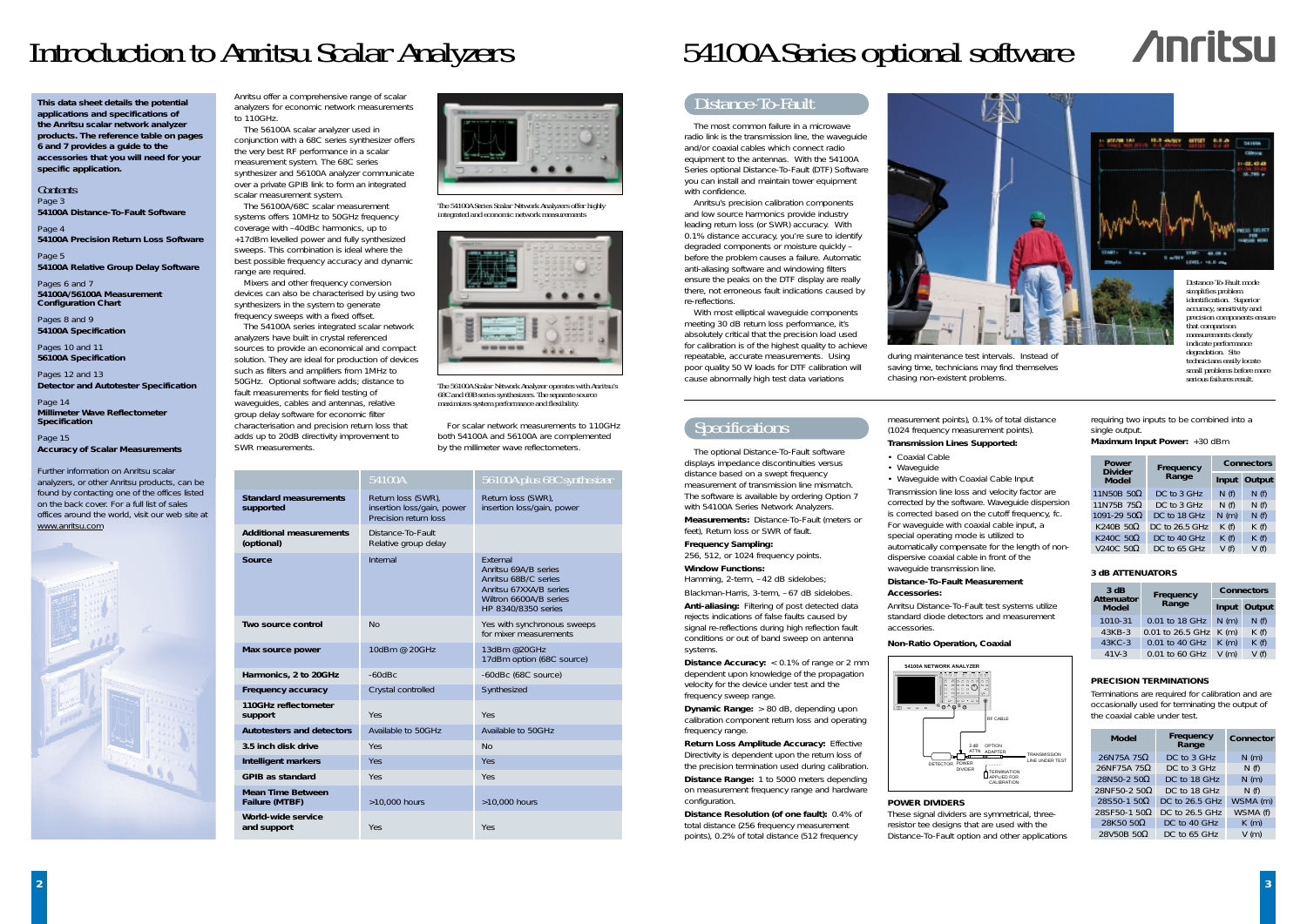## Relative Group Delay

Optional relative group delay software identifies signal distortion caused by bandpass devices such as filters, receivers, power amplifiers, and up/down converters. Group delay is a key cause of high Bit Error Rate (BER). Group delay is important for 1) CDMA and spread spectrum communications 2) phase radars 3) high capacity satellite and terrestrial microwave links 4) PAL and HDTV television components and other RF systems sensitive to phase distortion.

Group Delay results from deviation in the rate of change of phase response versus change in frequency, df/dw. It indicates that different frequencies travel at different speeds through an RF device. RF systems which depend upon phase coded information suffer degradation when group delay is excessive.

The growth in wireless communications places a heavy demand on available frequency spectrum. More efficient communications standards have digital phase modulation with

high bits-per-hertz specifications and high bandpass filter rolloff rates. Each of these conditions make the communications more susceptible to group delay induced bit error rate problems.

The 54100A saves time and expense by measuring group delay with the same, inexpensive network analyzer as is used for other tests.

Calibration requires only an RF path normalization with a standard RF detector. Relative group delay specifications assume measurement of bandpass devices. Frequency sweep must include at minimum 20 dBr of transmission rolloff from mid-band response. For best results, set the frequency sweep to cover more than 20 dBr rolloff is suggested.

#### **Relative Group Delay Accuracy:**

When testing single port RF devices such as terminations, the principle uncertainty terms are measurement directivity and channel accuracy. The directivity of a PRL measurement is limited by the return loss of the precision airline. Channel accuracy includes noise effects, logarithmic deviation, open/short cal uncertainty, linearity, and instrumentation stability. Additional second order uncertainty terms such as test port match and source match are typically negligible.

> Typically < 1ns, < 5.0% of peak-to-valley range with noise averaged. Assumes the band limiting device within the DUT meets minimum phase shift design. Devices such as SAW filters, microwave phase equalizers, and branch

line couplers will have additional uncertainty. **Calibration:** A transmission path normalization is required.

# 54100A Series software

Measurement Uncertainty (dB) =  $-0.5 - 20$  log (1 + 10<sup> $-$ Ed/20</sup>)  $-20$  log (1 + 10 $-$ Et/20) **where, Et = Termination's Return Loss (dB) - Measured Return Loss (dB)**



## Precision Return Loss

Precision Return Loss (PRL) is a technique which uses vector signal addition principles to extend the directivity of scalar network analyzer (SNA) measurements. The 15 to 20 dB directivity improvement allows accurate verification and calibration of very high return loss devices such as terminations, attenuators, and adapters – components which are common to almost every RF test bench. Test bench components are susceptible to a variety of problems including:

- *1) Repeated excess torque*
- *2) Drops to the floor*
- *3) Accumulation of dirt*

Additionally, since adapters and attenuators are not always labeled for frequency range, they are occasionally used at frequency ranges beyond their specification.

PRL finds these problems quickly. The technique utilizes the same network analyzer which is used for the production process: test operators need only share an Airline and an Offset SWR Autotester.

**PRL Accuracy**

#### **Measurement Uncertainty (dB) = Channel Accuracy + Directivity Uncertainty**

**Measurement Uncertainty (dB) = - 0.5 - 20 log (1 + 10 - Ed/20)**

During measurement, the S<sub>11</sub> reflection vector of a high return loss will interfere with the reference - creating a ripple pattern on the display proportional to the DUT's return loss. The ripple pattern is automatically converted to a return loss display trace by the precision return loss mode's software.

**where, Ed = Airline Return Loss (dB) - Measured Return Loss (dB)**

When measuring two port devices such as adapters and attenuators, an additional term (load match) is required to account for the return loss of the precision termination which is attached to port two of the device.

> *With the implementation of ISO-9002, microwave test specialists must perform verification of common test stand components such as adapters and terminations on a daily or weekly basis rather than at annual calibration cycles. (Left) A technician tunes a precision termination in the Precision Return Loss TUNING mode.*



*By utilizing the traceable performance of a Precision Airline, the Precision Return Loss technique overcomes the directivity limitations of standard SWR Autotesters (or bridges), allowing accurate calibration of very low return loss devices.*

| <b>DUT</b><br>Connector     | <b>Offset SWR</b><br>Autotester | Open<br><b>Airline</b><br>Short |        | <b>Precision</b><br><b>Terminations</b> |
|-----------------------------|---------------------------------|---------------------------------|--------|-----------------------------------------|
| $GPC-7$                     | 560-97A50-20                    | 18A50                           | 22A50  | 28A50<br>28A50-1                        |
| N male                      | 560-97A50-20                    | 18NF50                          | 22N50  | 26N50                                   |
| N female                    | 560-97A50-20                    | 18N50                           | 22NF50 | 26NF50                                  |
| <b>SMA</b><br>male          | 560-98KF50-15                   | 19SF50                          | 22S50  | 28S50<br>28S50-1                        |
| <b>SMA</b><br>female        | 560-98KF50-15                   | 19S50                           | 22SF50 | 28SF50<br>28SF50-1                      |
| 3.5 <sub>mm</sub><br>male   | 560-98KF50-15                   | 19LF50<br>(SC4127)              | 22K50  | 28K50                                   |
| 3.5 <sub>mm</sub><br>female | 560-98KF50-15                   | 19150<br>(C3588)                | 22KF50 | 28KF50                                  |
| K male                      | 560-98KF50-15                   | 19KF50                          | 22K50  | 28K50                                   |
| K female                    | 560-98KF50-15                   | 19K50                           | 22KF50 | 28KF50                                  |

1Terminations are needed for adapter verification tests and other two port device testing.

| <b>Model</b>           | Freq.<br>Range<br>(GHz) | <b>Test</b><br>Port<br>Connector | <b>Beaded</b><br>Port<br>Connector | <b>SWR</b>                                       | Dia.<br>(mm) | Lgth<br>(cm) |
|------------------------|-------------------------|----------------------------------|------------------------------------|--------------------------------------------------|--------------|--------------|
| 18A50                  | 0.5 to 18               | $GPC-7$                          | GPC-7                              | 1.003<br>(Test Port)<br>1.020<br>(Beaded<br>End) | 7            | 30           |
| 18N50<br>18NF50        | $0.5 \text{ to } 18$    | N(m)<br>N(f)                     | GPC-7                              | 1.006                                            | 7            | 30           |
| 19S50<br>19SF50        | 0.8 to 26.5             | WSMA (m)<br>WSMA (f)             | <b>WSMA</b><br>male                | 1.006<br>to 18 GHz<br>1.010<br>to 26.5 GHz       | 3.5          | 25           |
| 19K50<br><b>19KF50</b> | 0.8 to 40               | K(m)<br>K(f)                     | 1.020                              | 1.020                                            | 2.9          | 15           |



*The 54100A utilizes transmission magnitude data to calculate relative group delay using a Hilbert transform software technique. No modulation is utilized. No aperture settings are necessary and frequency converter ALC loops are not disturbed during testing. The technique is applicable to devices with minimum phase transfer functions.*



#### **Component Connections for Precision Return Loss Mode**

For ISO-9000 based manufacturing, the accuracy of production tests must be known. The PRL measurement technique helps to ensure test process compliance by verifying the

proper performance of test setup components. The use of NIST traceable Precision Airlines allow accurate calibration of those components.

#### **Components For High Return Loss Device Testing**

Standard SWR autotesters are internally terminated to a precision 50 ohm match. The Offset SWR autotester replaces this 50 ohm termination with a 15 dB or 20 dB offset termination. This produces a readily measureable reference vector.

### Legend



#### **PRL ACCESSORY CONFIGURATION CHART AIRLINE SPECIFICATIONS**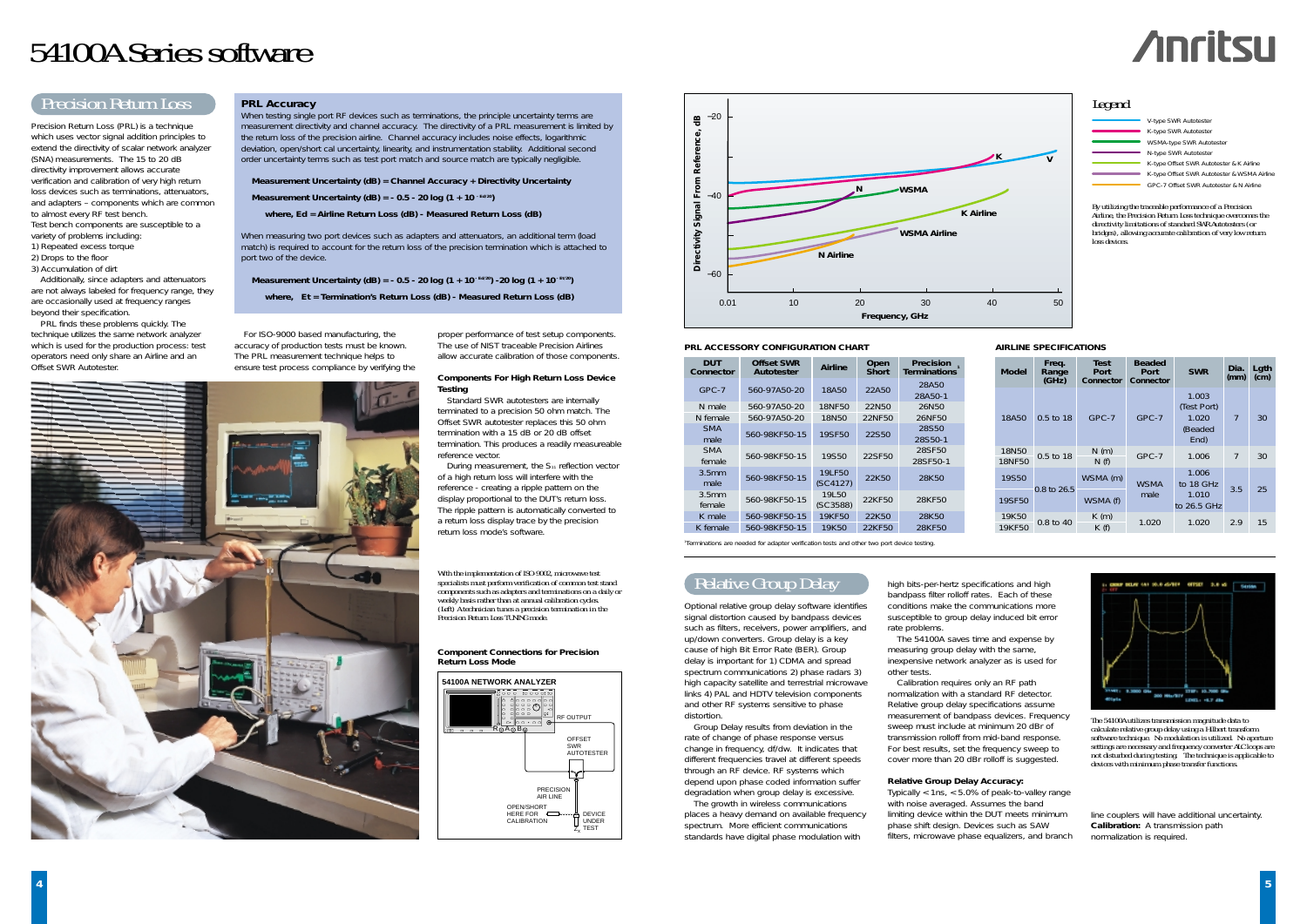recommend use of a three resistor power divider. Except for the 1091-29, the power divider connection to the source output requires a male-male adapter or an RF extension cable with male connectors.

#### **(I) 3 dB Attenuators, (J) DUT Adapters, (K) Terminations**

For optimum accuracy, the SWR Autotester test port must mate to the DUT's input connector. If you must use an adapter at the SWR Autotester test port, use a precision low SWR adapter to minimize degradation of directivity.

> These components are used during coaxial Distance-To-Fault applications. Waveguide DTF applications may require a coaxial to waveguide adapter.

#### **(A) SWR Autotesters**

#### **(B) Detectors**

#### **Gain (or Loss), Group Delay and Output Power:** An RF detector measures

One detector is required for transmission or DTF measurements in non-ratio configurations. Ratio measurements (monitors source output power) require a second detector.

#### **(C) Power Splitter**

Two resistor power splitters are used for ratio measurements and external leveling.

> **Distance-To-Fault: Faulty antenna** systems and transmission lines are easily diagnosed with the 54100A Series optional Distance-To-Fault mode.

#### **(D) Splitter Adapter**

Adapter mates the power splitter output to the SWR Autotester input for Ratio and/or externally leveled measurements.

#### **(F) Source Cable**

In manufacturing applications, using the source cable from the source output to the power splitter input (or, in Non-Ratio applications to the **Non-Ratio Measurements:** Eliminate one detector and the power splitter for measurements which do not need a source power reference detector.

#### **Ratio Measurements:** Use ratio techniques whenever source amplitude is adjusted during the measurement process.

transmission characteristics. Group Delay measurement quality improves when a RF splitter and a second RF detector are used in a ratio configuration.

SWR Autotester input) helps minimize long term wear of the SWR Autotester's test port connector. The cable mates directly to power splitter's input. Connection directly to SWR Autotesters requires a male-male adapter for WSMA, K, and V type SWR Autotesters.

#### **(G) Source Adapter**

This adapter mates the source output directly to the SWR Autotester input.

#### **(H) Power Divider**

Distance-To-Fault testing procedures

# 54100A/56100A Series Network Analyzer Configuration Chart

# **Anritsu**

*1 V to K interconnections require male (source) to female power splitter adapters. 2 Also requires a source adapter. <sup>3</sup> See page 12 to select appropriate test port heads.*









| <b>Model</b><br><b>Number</b>           | Source<br>Frequency                                      | <b>DUT's Input</b><br>Connector                                                                                                | <b>SWR</b><br>Autotester                                                                                                              | <b>Detector</b>                                                            | Power<br><b>Splitter</b>                                                                                 | <b>Splitter</b><br>Adapter                                                         | <b>Ext. Leveling</b><br><b>Detector</b>            | Source<br>Cable                                                                        | Source<br>Adapter                                                                    | Power<br><b>Divider</b>                                                                                  | 3 dB<br>Attenuator                                         | <b>DUT</b><br>Adapter                                       | Precision<br>Termination                                    |
|-----------------------------------------|----------------------------------------------------------|--------------------------------------------------------------------------------------------------------------------------------|---------------------------------------------------------------------------------------------------------------------------------------|----------------------------------------------------------------------------|----------------------------------------------------------------------------------------------------------|------------------------------------------------------------------------------------|----------------------------------------------------|----------------------------------------------------------------------------------------|--------------------------------------------------------------------------------------|----------------------------------------------------------------------------------------------------------|------------------------------------------------------------|-------------------------------------------------------------|-------------------------------------------------------------|
|                                         | <b>Connection Diagram Reference Letter</b>               |                                                                                                                                | $\mathbf{A}$                                                                                                                          | $\, {\bf B}$                                                               | $\mathbf C$                                                                                              | $\mathsf D$                                                                        | E.                                                 | F                                                                                      | G                                                                                    | H                                                                                                        |                                                            | J                                                           | $\mathsf{K}$                                                |
| 54107A<br>54109A<br>54111A              | 0.001 to 1.5 GHz<br>0.001 to 2.2 GHz<br>0.001 to 3.0 GHz | 50 $\Omega$ N (f)<br>50 $\Omega$ N (m)<br>75 $\Omega$ N (f)<br>$75 \Omega N$ (m)                                               | 5400-6N50<br>5400-6NF50<br>5400-6N75<br>5400-6NF75                                                                                    | 5400-71N50<br>5400-71N50<br>5400-71N75<br>5400-71N75                       | N241A50<br>N241A50<br>N241A75<br>N241A75                                                                 | 34NN50A<br>34NN50A<br>34NN75B<br>34NN75B                                           | 75N50B<br>75N50B<br>n/a<br>n/a                     | N120-6<br>N120-6<br>n/a<br>n/a                                                         | 34NN50A<br>34NN50A<br>34NN75B<br>34NN75B                                             | 11N50B<br>11N50B<br>11N75B<br>11N75B                                                                     | 1010-31<br>1010-31<br>1010-53<br>1010-53                   | 34NN50A<br>n/a<br>n/a<br>n/a                                | 28NF50-2<br>28N50-2<br>26NF75A<br>26N75A                    |
| 54147A<br>54137A<br>56100A<br>$+68147C$ | 0.01 to 20 GHz<br>2 to 20 GHz<br>0.01 to 20 GHz          | 50 $\Omega$ GPC-7<br>50 $\Omega$ N (f)<br>$50 \Omega N$ (m<br>50 $\Omega$ SMA (f)<br>50 $\Omega$ SMA (m)                       | 560-97A50-1<br>560-97N50-1<br>560-97NF50-1<br>560-98C50A <sup>3</sup><br>560-98C50A <sup>3</sup>                                      | 560-7A50<br>560-7N50B<br>560-7N50B<br>560-7S50B<br>560-7S50B               | 1091-28<br>1091-28<br>1091-28<br><b>K241B</b><br><b>K241B</b>                                            | 34NN50A<br>34NN50A<br>34NN50A<br>1091-27<br>1091-27                                | 75N50B<br>75N50B<br>75N50B<br>75KB50<br>75KB50     | N120-6<br>N120-6<br>N120-6<br><b>NS120MF-6</b><br><b>NS120MF-6</b>                     | 34NN50A<br>34NN50A<br>34NN50A<br>34RSN50<br>34RSN50                                  | 1091-29<br>1091-29<br>1091-29<br><b>K240B</b><br><b>K240B</b>                                            | 1010-31<br>1010-31<br>1010-31<br>43KB-3<br>43KB-3          | 34AN50<br>34NN50A<br>n/a<br><b>K220B</b><br>n/a             | 28A50-1<br>28NF50-2<br>28N50-2<br>28SF50-1<br>28S50-1       |
| 54169A<br>54163A<br>56100A<br>$+68167C$ | 0.01 to 40 GHz<br>2 to 40 GHz<br>0.01 to 40 GHz          | 50 $\Omega$ SMA (f)<br>50 $\Omega$ SMA (m)<br>50 $\Omega$ K (f)<br>50 $\Omega$ K (m)<br>50 $\Omega$ V (f)<br>50 $\Omega$ V (m) | 560-98C50A <sup>3</sup><br>560-98C50A <sup>3</sup><br>560-98C50A <sup>3</sup><br>560-98C50A <sup>3</sup><br>560-98VA50<br>560-98VFA50 | 560-7S50-2<br>560-7S50-2<br>560-7K50<br>560-7K50<br>560-7VA50<br>560-7VA50 | <b>K241C</b><br><b>K241C</b><br><b>K241C</b><br><b>K241C</b><br>V241C <sup>1</sup><br>V241C <sup>1</sup> | <b>K220B</b><br><b>K220B</b><br><b>K220B</b><br><b>K220B</b><br>34V V50<br>34V V50 | 75KC50<br>75KC50<br>75KC50<br>75KC50<br>n/a<br>n/a | K120MF-15cm<br>K120MF-15cm<br>K120MF-15cm<br>K120MF-15cm<br>K120MF-15cm<br>K120MF-15cm | <b>K220B</b><br><b>K220B</b><br><b>K220B</b><br><b>K220B</b><br>34RVRK50<br>34RVRK50 | <b>K240C</b><br><b>K240C</b><br><b>K240C</b><br><b>K240C</b><br>V240C <sup>2</sup><br>V240C <sup>2</sup> | 43KB-3<br>43KB-3<br>43KC-3<br>43KC-3<br>$41V-3$<br>$41V-3$ | <b>K220B</b><br>n/a<br><b>K220B</b><br>n/a<br>34VV50<br>n/a | 28SF50-1<br>28S50-1<br>28KF50<br>28K50<br>28VF50B<br>28V50B |
| 54177A<br>56100A<br>$+68177C$           | 0.01 to 50 GHz                                           | 50 $\Omega$ K (f)<br>50 $\Omega$ K (m)<br>50 $\Omega$ V (f)<br>50 $\Omega$ V (m)                                               | 560-98C50 <sup>3</sup><br>560-98C50 <sup>3</sup><br>560-98VA50<br>560-98VFA50                                                         | 560-7K50<br>560-7K50<br>560-7VA50<br>560-7VA50                             | K241C <sup>1</sup><br>K241C <sup>1</sup><br><b>V241C</b><br><b>V241C</b>                                 | <b>K220B</b><br><b>K220B</b><br>34V V50<br>34V V50                                 | 75KC50<br>75KC50<br>n/a<br>n/a                     | K120MF-15cm<br>K120MF-15cm<br>K120MF-15cm<br>K120MF-15cm                               | 34RVRK50<br>34RVRK50<br>34RVRV50<br>34RVRV50                                         | K240C <sup>2</sup><br>K240C <sup>2</sup><br><b>V240C</b><br><b>V240C</b>                                 | 43KC-3<br>43KC-3<br>$41V-3$<br>$41V-3$                     | <b>K220B</b><br>n/a<br>34VV50<br>n/a                        | 28KF50<br>28K50<br>28VF50B<br>28V50B                        |

## Connection Diagrams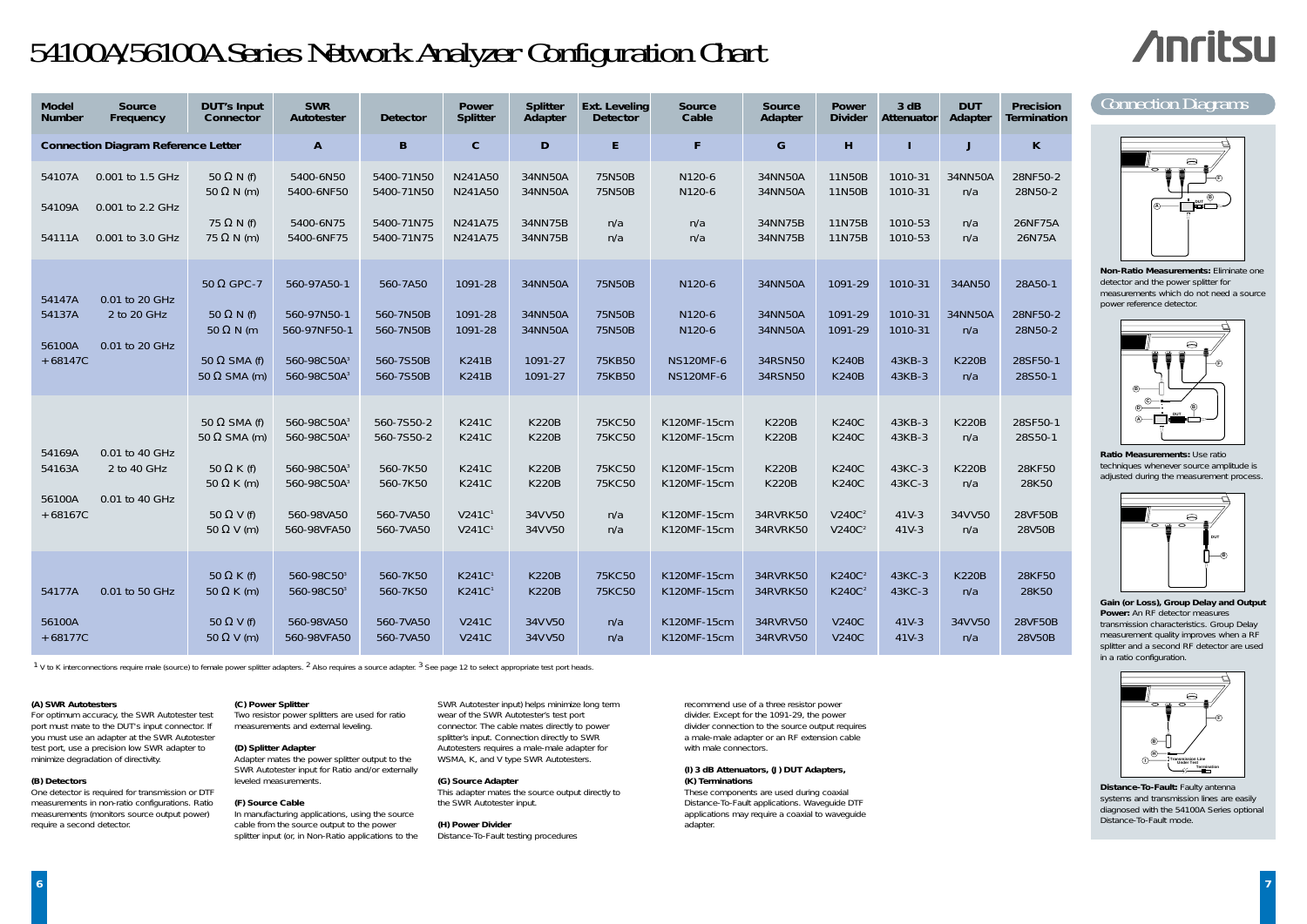maximum values of successive sweeps or the combination of the two. Ideal for acquiring data on drift or gain variation against temperature.

**Cursor Functions:** Automatic cursor search updates the bandwidth, minimum, or maximum levels of the displayed trace, "X" dB above or below the min/max point, or a selected bandwidth. This function can be set to repeat continuously.

**Compression Test Automation:** Determines the gain compression point over the operating frequency range of an amplifier by successively incrementing the source power and measuring the amount of compression until a preset "X" dB limit is exceeded.

## GPIB

**Interface:** IEEE-488.2 compliant interface with integrated GPIB Plotter Control is standard on all 54100A instruments. All front panel controls are GPIB-controllable except power on/off. Front panel configurable for instrument control or for control of GPIB plotter.

## Printer/Plotter

**Plotter:** The GPIB interface is compatible with HPGL plotters. Display traces, markers, cursor, and graticule information can be plotted.

**Printer:** Parallel printer interface is compatible with the Cannon BJ85 and most Epson FXcompatible printers.

**Internal Print and Plot Buffer:** A new test can be conducted while previously taken test data are being printed or plotted from the internal printer buffer. Portable printers may be purchased locally or through Anritsu. When purchased separately, a Centronics-to-

| Centronics Printer Interfac |
|-----------------------------|
| needed for operation with   |

## Measurements

*The 54100A Series Network Analyzer include models and measurement components from 1 MHz to 110 GHz.*

**Measurement Modes:** Transmission (dB), Return Loss (dB), Precision Return Loss (dB), SWR (linear SWR), Power (dBm), **optional** Distance-To-Fault (feet or meters) and Relative Group Delay (ns),

## Analyzer

**Dynamic Range:** -55 dBm to +16 dBm, Autozeroing implements AC detection on a single cycle per sweep basis using Anritsu 560 Series or 5400 Series Detectors and SWR Autotesters. DC detection is used during the sweep to improve accuracy and avoid disturbing automatic leveling controls in the device under test. Auto-zeroing can be disabled.

**Inputs:** Three. Two standard inputs, A and B, with an optional third reference channel, R (Option 5). Anritsu 560 Series and 5400 Series Detectors and Autotesters are designed to operate with the 54100A Network Analyzer. For millimeter wave applications, the 5400 Series Multiplier/Reflectometers provide integrated reference and return loss detection.

**Display Data Correction:** System frequency response errors are removed from

**Channels:** Two channels are used to select and simultaneously display any two inputs from A, B, or R. The inputs can also be displayed as ratios A/R or B/R.

#### **Display Resolution:**

*Horizontal:* 51, 101, 201, or 401 points. *Vertical:* 0.025 dB, 0.0025 ns

**Graticule:** Ten vertical divisions. Horizontal axis automatically scales in frequency increments of 1, 2, 5. Graticule On/Off button turns all graticule lines off. Tick marks remain on axis to indicate graticule position.

#### **Vertical Scaling:**

*Resolution:* 0.1 dB(m) to 10 dB(m) per division. Independent control for each channel 0.1 to 100 ns per division. *Offset range:* -99.9 dB to +99.9 dB,

 $-99.9$  to  $+99.9$  ns.

*Autoscale:* Automatically selects offset and resolution to provide optimum display of test data.

**External VGA Monitor Output:** Rear panel connection is provided to drive a VGA color display. Trace colors are menu selectable.

**Start-Stop:** Sweeps from start frequency to stop frequency.

**Center-Width:** Sweeps from center - (width/2) to center  $+$  (width/2)

**Cursor:** The numerical amplitude of the test data and frequency are displayed for both channels. Display range -99.9 to +99.9 dB or ns.

**Relative Cursor:** Displays the amplitude and frequency differences between the Cursor and Relative Cursor for both channels.

> **Sweep Time, Single Band: Typically less than** 70 ms for single channel with 101 point horizontal resolution, depending on frequency,

**Cursor Functions:** Automatic cursor searches for trace Maximum, Minimum, dB Level, dB Bandwidth, Next Marker, and Active Marker may be performed.

## I/O Connections

**Horizontal Sweep Ramp Output:** 0 to +10 V nominal.

**GPIB:** Connects 54100A to controller or plotter. Rear panel GPIB connector.

**Parallel Printer (Centronics):** Connects 54100A to printer. Rear panel.

**VGA Output:** Connects 54100A to external VGA color display (not supplied). Rear panel 15 pin "D" connector.

**External Leveling:** Option 6 adds external leveling capability. Levels output power at remote test position. (Rear panel BNC female connector).

## General

**Output Power:** Maximum quaranteed leveled output power is model dependent. Typical unleveled output power exceeds the specified leveled output power. Operation with unleveled output power degrades rated specifications and is not recommended.

**Power Level Accuracy:**  $\pm 1$  dB, leveled.  $\pm 3.0$ dB for models above 20 GHz, and  $\pm$  4.0 dB for 50 GHz models. Add  $\pm$ 0.2 dB for Option 4-75 $\Omega$ output.

> **Self Test:** Performs a self test every time power is applied or when SELF TEST push button is pressed. If an error is detected, a diagnostic code appears, identifying the cause and location of the error.

**Temperature Range:** *Operating:* 0°C to +50°C *Storage:* -40°C to +70°C

**Electromagnetic Compatiblity:** Complies with European Community requirements for CE marking

**Power:** 115V +10%/-20%, 230V +10%/-20%, 48-440 Hz, 300 VA maximum **Dimensions:** 177 H x 426 W x 476 D mm + 51 mm for feet (7 H x 16.75 W x 18.75 D in. + 2.0 in. for feet)

**Weight:** Nominally 18 kg (39 lb.), 54147A

measurements with a through-line transmission calibration and an open-short reflection calibration. Calibration data is stored at 0.002 dB resolution over the selected frequency range. interpolation is used to maintain calibration as frequency sweep range is decreased.

**Smoothing:** Filtering, adjustable in five levels, to reduce noise and interference on low-level traces. Channels may be independently set.

**Averaging:** 2, 4, 8, 16, 32, 64, 128, or 256 successive traces may be averaged together to remove unwanted noise. Channels may be independently set.

**Limit Lines:** Two limit lines, either single value or multi-level segmented, for each trace. Complex lines may be made from up to 10 individually-editable segments.

**Trace Mask:** A swept measurement can be stored to a graticule Trace Mask for visual comparison to later measurements.

**Save/Recall:** Thirteen sets of front-panel setups and thirteen sets of trace memory can be stored in non-volatile instrument memory. Stored set-ups may be previewed on the CRT or printed prior to selection. Non-volatile memory can be erased for security purposes.

**3.5 Inch DOS Disk Drive:** Instrument configurations and trace data can be stored on a MS-DOS® compatible 3.5 inch, 1.44 MB floppy disk. Trace Data can be stored in a standardized ASCII format which easily reads into common PC spread sheets and word processing software.

## Source

**Frequency Range:** 1 MHz to 50GHz internal (see millimeterwave reflectometer for 110GHz coverage).

**Alternate Sweep:** Sweeps alternately between frequency ranges set differently for Channel 1 and Channel 2.

**CW:** Provides single frequency output (both channels turned off).

**Frequency Resolution:** *RF Models (54107A, 54109A, 54111A):* ±10 kHz *Microwave Models:* ±100 kHz

**Start Frequency Accuracy:** *RF Models (54107A, 54109A, 54111A):* ±100 kHz *Microwave Models to 20 GHz:* <sup>±</sup> 200 kHz *Microwave Models, 20 to 40 GHz:* <sup>±</sup> 400 kHz *Microwave Models, 40 to 50 GHz:* <sup>±</sup> 800 kHz

| <b>Measurement System Options:</b> |  |  |
|------------------------------------|--|--|
|                                    |  |  |

| Option 1  | Rack Mounting with Slides           |
|-----------|-------------------------------------|
| Option 2  | 70 dB RF Step Attenuator            |
| Option 2A | 70 dB, 20 GHz Step Attenuator       |
| Option 2B | 70 dB, 26.5 GHz Step Attenuator     |
| Option 2C | 70 dB, 40 GHz Step Attenuator       |
| Option 2D | 70 dB, 50 GHz Step Attenuator       |
| Option 4  | 75 ohm source output.               |
|           | (Available to 3.0 GHz)              |
| Option 5  | Add Reference Channel               |
| Option 6  | Add External Leveling               |
| Option 7  | Internal Distance-To-Fault Software |
| Option 8  | Relative Group Delay Software       |
| Option 12 | <b>Add Front Panel Cover</b>        |
| Option 13 | <b>Add Front Mounted Handles</b>    |
| Option 16 | +15 V DC Supply for Millimeter      |
|           | Wave Source Modules (Available      |
|           | with $\leq$ 20 GHz Models only)     |
| Option 25 | Maintenance Manual                  |
| Option 26 | Extra Operation and GPIB            |
|           | Programming Manual                  |
| Option 33 | Ink-Jet Printer                     |

#### **Transit Case:**

**760-183 Transit Case:** Hard shell case with custom foam inserts and carrying handle for maximum protection of the 54100A.

averaging, and smoothing settings. Trace update time is typically 130 ms with similar system settings.

#### **Residual FM:**

1 MHz to 20 GHz < 10 kHz Peak 20 GHz to 40 GHz < 20 kHz Peak 40 GHz to 50 GHz < 40 kHz Peak Measured in 30 Hz to 15 kHz post-detection BW.

**Reverse Power Protection:** Up to 1 Watt.

**Power Level Accuracy, Attenuator:** Optional 70 dB Step Attenuator (10 dB steps). Leveled power accuracy degrades by  $\pm 1.5$  dB for models below 20 GHz and ±1.9 dB for 20 GHz models.

### **Power Level Control, Internally Leveled:**

Front panel control adjusts power over a 10 dB range (up to 20 dB in some models) or from -70.0 dBm to maximum leveled power when Option 2, 2A, 2B, 2C or 2D 70 dB Step Attenuator is installed.

**Power Level Control, Externally Leveled (Option 6):** Front panel control adjusts power range determined by external leveling detector output. Flatness determined by leveling detector and coupler characteristics.

**Leveling (With External Detector):** Levels output power at DUT input positions other than near the 54100A source output. A leveling detector tracks the RF power level by providing a positive or negative polarity detected signal of 30 to 200 mV to a rear panel BNC connector.

#### **Leveled Power Variation:**

1.0 MHz to 1.0 GHz  $\pm$  0.3 dB  $\pm$  1.0 dB, Opt 2 1.0 MHz to 2.0 GHz  $\pm$  0.4 dB  $\pm$  1.1 dB, Opt 2 1.0 MHz to 3.0 GHz  $\pm$  0.6 dB  $\pm$  1.3 dB, Opt 2 10.0 MHz to 20 GHz  $\pm$  0.8 dB  $\pm$  1.0 dB, Opt 2A 10.0 MHz to 26.5 GHz  $\pm$  1.0 dB  $\pm$  2.5 dB, Opt 2B 10.0 MHz to 32 GHz  $\pm$  2.0 dB  $\pm$  2.0 dB, Opt 2C 10.0 MHz to 40 GHz  $\pm 2.0$  dB  $\pm 2.0$  dB, Opt 2C 10.0 MHz to 50 GHz  $\pm$  3.0 dB  $\pm$  3.0 dB, Opt 2D Add  $\pm$  0.2 for 75  $\Omega$  sources

**Markers:** The numerical amplitude of the test data and frequency are displayed. Markers remain fixed at the set frequency, independent of displayed sweep frequency range.

## **Application Functions**

*Application functions speed and ease the task of characterizing antennas, filters, amplifiers, and other microwave devices.*

**Min/Max Hold:** Save the minimum and

# 54100A Specification



ce Cable will be the 54100A



| <b>Model</b> | Frequency<br>Range | Harmonic <sup>2</sup>                                              | <b>Non Harmonic</b>                          | Source SWR <sup>1</sup><br>(Leveled) | Output Power <sup>1</sup>                  | Connector |
|--------------|--------------------|--------------------------------------------------------------------|----------------------------------------------|--------------------------------------|--------------------------------------------|-----------|
| 54107A       | 0.001 to 1.5 GHz   | $-40$ dBc                                                          | $-60$ dBc                                    | < 1.5                                | 12 dBm, 50 $\Omega$<br>10 dBm, 75 $\Omega$ | N(f)      |
| 54109A       | 0.001 to 2.2 GHz   | $-40$ dBc                                                          | $-60$ dBc                                    | < 1.5                                | 12 dBm, 50 $\Omega$<br>10 dBm, 75 $\Omega$ | N(f)      |
| 54111A       | 0.001 to 3 GHz     | $-40$ dBc                                                          | $-60$ dBc                                    | < 1.5                                | 12 dBm, 50 $\Omega$<br>10 dBm, 75 $\Omega$ | N(f)      |
| 54147A       | 0.01 to 20 GHz     | $-60$ dBc, $> 2$ GHz<br>$-40$ dBc, $<$ 2 GHz                       | $-60$ dBc, $> 2$ GHz<br>$-50$ dBc. $<$ 2 GHz | < 1.8                                | 10 dBm, 50 $\Omega$                        | N(f)      |
| 54137A       | 2 to 20 GHz        | $-60$ dBc, $> 2$ GHz<br>$-40$ dBc, $<$ 2 GHz                       | $-60$ dBc, $> 2$ GHz<br>$-50$ dBc, $<$ 2 GHz | < 1.8                                | 10 dBm, 50 $\Omega$                        | N(f)      |
| 54169A       | $0.01$ to 40 GHz   | -60 dBc, 2-20 GHz<br>$-40$ dBc, $> 20$ GHz<br>$-40$ dBc, $<$ 2 GHz | $-50$ dBc, $> 2$ GHz<br>$-50$ dBc, $<$ 2 GHz | < 1.8                                | 4.0 dBm, 50 $\Omega$                       | K(f)      |
| 54163A       | 2 to 40 GHz        | -60 dBc, 2-20 GHz<br>$-40$ dBc, $> 20$ GHz<br>$-40$ dBc. $<$ 2 GHz | $-50$ dBc, $> 2$ GHz<br>$-50$ dBc, $<$ 2 GHz | < 1.8                                | 4.0 dBm, 50 $\Omega$                       | K(f)      |
| 54177A       | $0.01$ to 50 GHz   | -60 dBc, 2-20 GHz<br>$-40$ dBc, $> 20$ GHz<br>$-40$ dBc, $<$ 2 GHz | $-50$ dBc, $> 2$ GHz<br>$-50$ dBc, $<$ 2 GHz | < 2.0                                | 1.0 dBm, 50 $\Omega$                       | V(f)      |

*1 At 25°C, internally leveled. Attenuator Options 2 through 2C reduce output power specification by 3.0 dB; 2D, 4.0 dB. 2 Loaded at 50*  Ω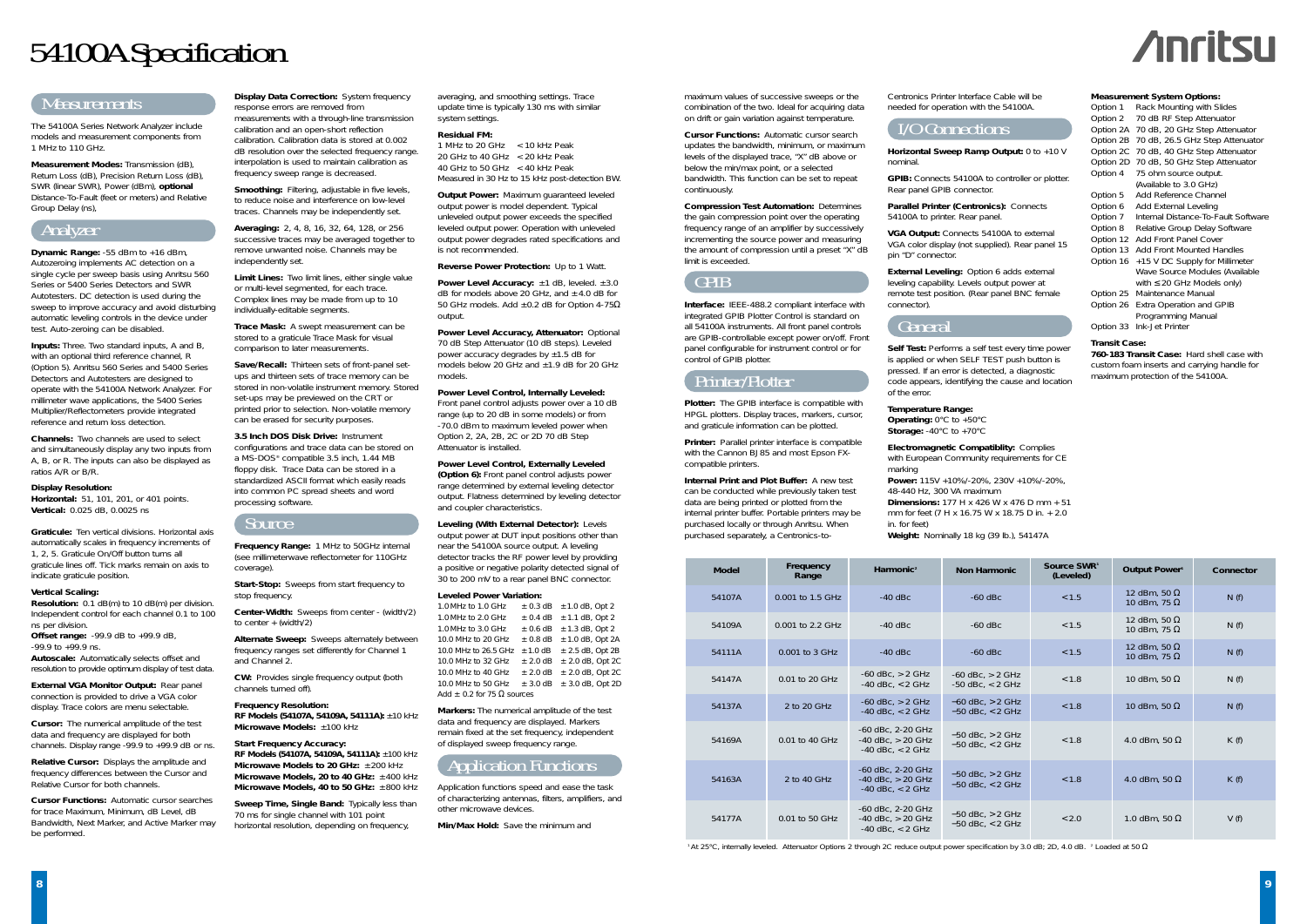WSMA, or K Connector® test ports, all with high directivity. The 560-98C50A Convertible SWR Autotester tests devices with SMA, 3.5 mm or K Connectors.

## GPIB

**Interface:** IFFF-488 interface is standard. All front-panel controls are GPIB controllable except power on/off and CRT intensity. Pass-through commands allow control of the microwave signal source through the 56100A GPIB port.

**Data Transfer:** The 56100A does not require an external controller; nevertheless, it is capable of providing high speed data transfer of test data and normalization data to an external GPIB controller.

## Printer/Plotter

**Plotter:** The GPIB interface is compatible with HPGL plotters. Display traces, markers, cursor, and graticule information can be plotted.

**Printer:** Parallel printer interface is compatible with the Canon BJ85 and most Epson FX-compatible printers.

**Video Marker Input:** ±1V to ±10V peak input. Rear panel BNC connector.

**Internal Print and Plot Buffer:** A new test can be conducted while previously taken test data are printed or plotted from the internal printer buffer.

Portable printers may be purchased locally or through Anritsu. When purchased separately, a Centronics-to-Centronics Printer Interface Cable will be needed for operation with the 56100A.

## I/O Connections

**Horizontal Sweep Ramp Input:** 0 to +10V nominal, +12V maximum

**Dynamic Range:** 76 dB (-60 dBm to +16 dBm) on all channels, useable to -65 dBm.

> **Sequential Sync Input:** +3.5V to +10V blanks trace during synthesizer retrace or bandswitching. -3.5V to -10V defines a marker which when in the range of -8V to -10V is an active marker. Rear panel BNC connector.

**Retrace Blanking Input:** +5V blanks traces during retrace. Rear panel BNC connector.

**System GPIB:** Connects 56100A to GPIB. Rear panel GPIB connector.

**Dedicated GPIB:** Connects 56100A to signal source and plotter. Rear panel GPIB connector.

**Parallel Printer (Centronics):** Connects 56100A to printer. Rear panel.

**AUX I/O:** Connects 56100A to compatible source. Rear panel.

## General

## **Self Test:** Performs a self test every time

power is applied or when SELF TEST pushbutton is pressed. If an error is detected, a diagnostic code appears, identifying the cause and location of the error.

*Offset Range:* -99 dB to +99 dB in 0.1 dB steps.

> **Electromagnetic Compatibility and Susceptibility:**

Compliant with European Community requirements for CE marking.

**Frequency Accuracy:** Same as synthesizer frequency accuracy specification.

> **CRT Intensity:** Continuously adjustable from off to bright

**Inputs:** Four inputs, A, B, R1, and R2 accept detected outputs from Anritsu 560 Series Detectors and SWR Autotesters.

**Data Correction:** System residuals, including the average of open and short reflections, are stored during normalization for automatic subtraction from test data.

> **Relative Cursor:** Displays the frequency and amplitude difference between the main Cursor and the Relative Cursor for both traces. A menu selection reverses the position of the two cursors.

**Normalization:** During the normalization sequence, each trace is stored with 0.002 dB resolution over any user-selected frequency range. Normalization data are automatically interpolated for ranges less than the original normalized range.

**Save/Recall:** Nine sets of front-panel settings can be stored for later recall. All stored data can be previewed on the CRT or printer output prior to selection. Four of the setups include their own calibration data.

## Display

**Channels:** Two channels are used to select and simultaneously display any two inputs from A, B, R1, or R2. The same inputs can be displayed as ratios of A/R1, A/R2, B/R1, or B/R2.

**Alternate Sweep:** Displays alternate sweeps between the current front-panel setup and any of nine stored setups.

**Graticule:** Ten vertical divisions. Horizontal divisions are set

automatically in frequency increments of a 1, 2, 5 sequence. Graticule On/Off control turns all graticule lines off. Tick marks remain on axis to indicate graticule position.

#### **Display Resolution:**

*Horizontal:* 101, 201, or 401 points over selected frequency range. *Vertical:* 0.005 dB

**Limit Lines:** Two lines, either straight or complex, for each trace. Complex lines may be made from up to 10 segments. Measurement data may be compared with limit lines for Pass/Fail testing.

#### **Scaling:**

*Resolution:* 0.1 dB to 10 dB per division in 0.1 dB steps with independent control for each channel.

*Autoscale:* Automatically selects offset and resolution to provide optimum display of test data.

**Trace Update Time:** Typically less than 100 ms, varying with frequency range and the averaging and smoothing settings.

**Smoothing:** Off, Minimum, and Maximum selections use analog techniques to reduce noise on low-level traces. Trace update time is automatically adjusted for any combination of averaging and smoothing.

**Averaging:** 4, 8, 16, 32, 64, 128, or 256 successive traces can be averaged to smooth the trace display.

**Operating:**  $0^{\circ}$ C to +50<sup>°</sup>C **Storage:** -40°C to +70°C **Power:** 100/120/220/240V AC +5%/-10%, 48-63 Hz, 100 VA maximum **Dimensions:** 77 H x 426 W x 476 D mm +51 mm for feet(7 H x 16.75 W x 18.75 D in. +2.0 in. for feet) **Weight:** 18 kg (39 Ib.)

**40010 Transit Case:** Hard shell case with custom foam inserts and carrying handle for maximum protection of the 56100A. Option 1 Rack Mounting 19 inch rack mount

## Markers and Cursor

**Markers:** Displays up to ten numerically identified markers (F1 thru F9) generated by the 68C or 69B Series Synthesizers. When a marker is selected as "Active", the cursor can be moved directly to the marker. The cursor can also be moved sequentially through markers until the desired marker is reached.

**Cursor:** Continuously variable with the tuning knob. The frequency and amplitude of test data at the cursor on both traces are digitally displayed.

**Cursor Min/Max:** Automatically moves the cursor to the minimum or maximum value of test data on either trace.

**Cursor "X" dB:** Automatically moves cursor on either trace to an amplitude that is equal to the entered value of "X" dB or dBm.

**Cursor "X" Bandwidth:** Automatically displays cursors to the right and left of the cursor at the frequencies where the test data are equal to the entered value of "X" dB. The frequencies of the low and high cursors and the bandwidth between them are displayed.

**Cursor Next Marker:** Moves cursor to next highest frequency marker.

**Cursor Active Marker:** Moves cursor to the frequency of the active marker.

## Source

Internal software provides system compatibility with the following sources. Anritsu 69A/B Anritsu 68B/C Anritsu 67XXA/B Anritsu 6600A/B HP 8340/8350 series See individual source data sheet for specifications.

## Superior Accuracy

The 56100A is designed to provide superior accuracy to 110 GHz. When used with a synthesizer's step sweep mode, all measurement frequencies, including markers and cursors, have synthesizer accuracy. The exceptional return-loss accuracy is attributable to the low synthesizer harmonics and spurious, the high directivity and exceptional test port match of the Anritsu SWR Autotesters. To avoid the use of error-producing adapters, SWR Autotesters are available with GPC-7, Type N,



# 56100A Specification

## ligh Performance<br>calar Measurements



The Anritsu 56100A Scalar Network Analyzer combined with a Anritsu 68C Series or 69B Series Synthesizer, forms a powerful swept frequency measurement system for both production and design applications.

Measure insertion loss, insertion gain, or RF power with 76 dB dynamic range over the 10 MHz to over 50 GHz frequency range —the widest frequency range available in coax. Measure device match as return loss in dB or as SWR.

Separate detectors can be used on all four inputs for multiple transmission measurements on duplexers or matched amplifiers. Direct detection allows simultaneous RF power measurement at different frequencies for example, at the RF, IF, and LO frequencies of mixers and converters.

## Versatile

Transmission and reflection measurements can be viewed simultaneously. Both traces can be scaled independently in dB, dBm or SWR.

Measurement of the ratio of two detector inputs may be applied to either channel for enhancing accuracy or for viewing differences. Built-in calibration allows subtraction of the unwanted transmission frequency response and the average of open/short reflections.

A Volt Mode is available for displaying voltage (with Volt Mode Adapter Cable). A 0 to 10 Volt Sweep Ramp Output Mode is also available. These modes, combined with a versatile Trace Memory Mode, allow easy testing of VCOs, PIN diodes, and detectors.

## **Measurements**

*Measurement systems using the 56100A Scalar Network Analyzer include components from 1 MHz to 110 GHz.*

**Function:** The 56100A has four detector inputs and two independent channels for measurement and display of detected RF power from Anritsu 560 Series Detectors and SWR Autotesters. Two independent channels display RF power (dBm), Transmission Gain or Loss in (dB), or reflected power. Voltage may be displayed with optional Volt Mode Adapter Cable.

**Measurement Modes:** Measures and displays in dB swept transmission and return loss characteristics. Power is displayed in dBm. Complete measurement parameters for all modes are displayed.

**Frequency Range:** 10 MHz to over 50 GHz in coax using Anritsu 560 Series Detectors and SWR Autotesters. Waveguide measurement components to 110 GHz support transmission, reflection, and power measurements.

#### **Temperature Range:**

### Options

#### **Transit Case**

| with slides optional               |
|------------------------------------|
| Option 12 Front Panel Cover        |
| Option 13 Front Mounted Handles    |
| Option 25 Maintenance Manual       |
| Option 26 Extra Operation and GPIB |
| Programming Manual                 |
| Option 33 Ink-Jet Printer          |
|                                    |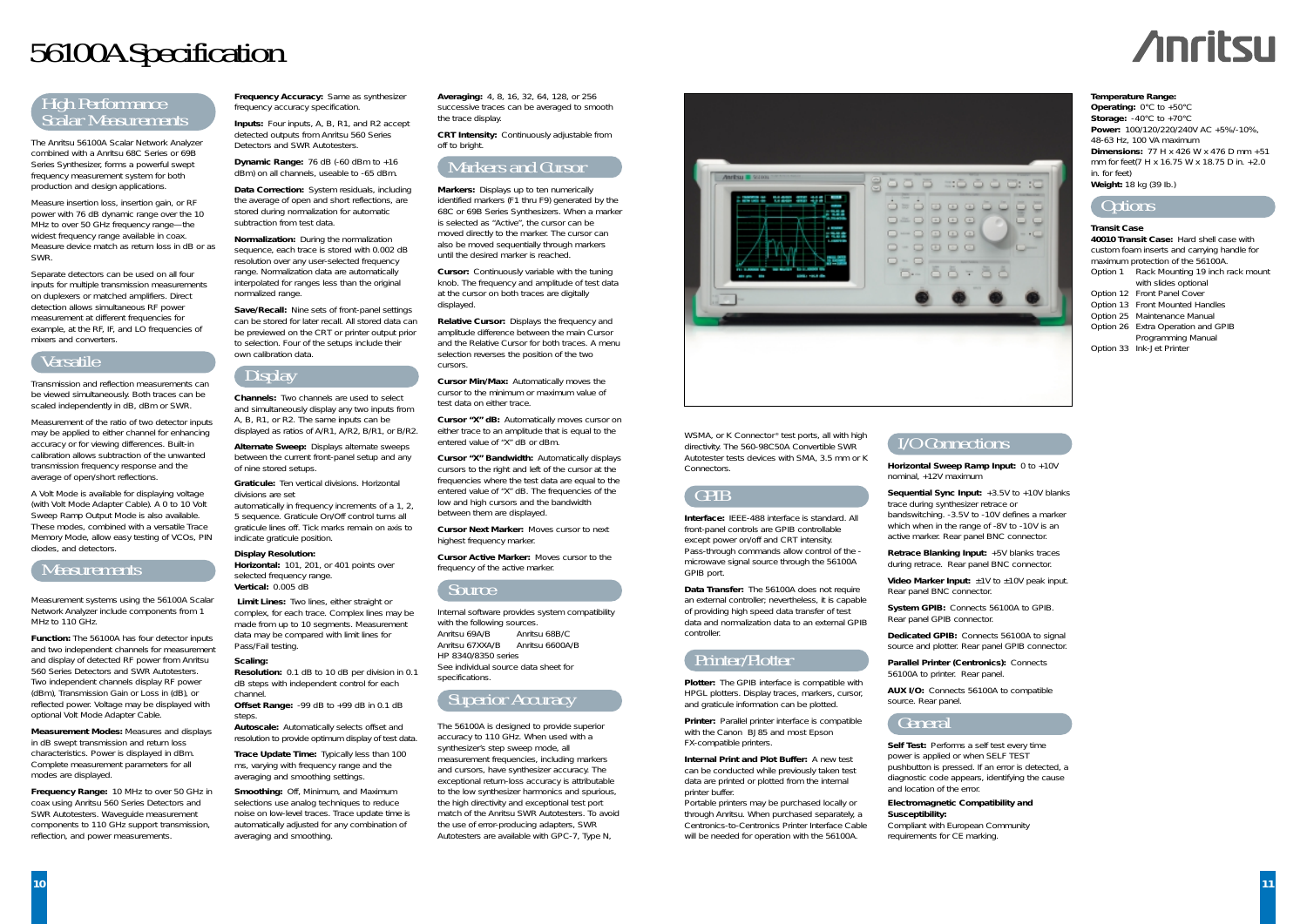## Detectors and SWR Autotesters

### **Detectors**

## SWR Autotesters

It is common practice to reduce maintenance costs by using adopters or connector savers on the test port of the directional device. These adopters attached to the test port reduce measurement accuracy. Directional devices are tuned for optimum directivity at a specific phase reference point, known as the test port. Any test port adapter will degrade the effective directivity. Convertible autotesters from Anritsu with interchangeable test port heads eliminate this measurement degradation.

Autotesters are bridges with integrated detectors to simplify return loss measurements in coaxial systems. 5400 series RF autotesters and 560 series microwave autotesters have fixed test port connections. They offer the best possible directivity for accurate measurement of return loss.

When a variety of DUT's with differing test port connectors need to be measured, the 560-98C50 convertible SWR autotesters reduce capital equipment and maintenance costs. These autotesters accurately measure the return loss or SWR of devices with SMA, 3.5mm or K connectors. Six interchangeable test port heads (male and female for each connector standard) are precision tuned to the convertible autotesters internal bridge circuit.

## Detectors

| <b>Model</b> | Frequency<br>Range | <b>Directivity</b>                                                     | Impedance   | <b>Test Port</b><br><b>SWR</b>                                                                   | Connector                                             | Input<br>Connector                       |
|--------------|--------------------|------------------------------------------------------------------------|-------------|--------------------------------------------------------------------------------------------------|-------------------------------------------------------|------------------------------------------|
| 5400-6N50    | 0.001 to 3 GHz     | 40 dB, < 3 GHz                                                         |             | $< 1.08$ , 2 GHz<br>$< 1.11$ , $> 2$ GHz                                                         | N(m)                                                  | N(f)                                     |
| 5400-6NF50   | 0.001 to 3 GHz     | 40 dB, $<$ 3 GHz                                                       | $50 \Omega$ | < 1.08, 2 GHz<br>$< 1.11$ , $> 2$ GHz                                                            | N(f)                                                  | N(f)                                     |
| 5400-6N75    | 0.001 to 3 GHz     | 40 dB, $<$ 3 GHz                                                       | 75 $\Omega$ | < 1.10, 2 GHz<br>$< 1.17$ , $> 2$ GHz                                                            | N(m)                                                  | N(f)                                     |
| 5400-6NF75   | 0.001 to 3 GHz     | 40 dB, $<$ 3 GHz                                                       |             | < 1.10, 2 GHz<br>$< 1.17, > 2$ GHz                                                               | N(f)                                                  | N(f)                                     |
| 560-97A50    | 0.01 to 18 GHz     | 36 dB                                                                  | $50 \Omega$ | < 1.10, 2 GHz                                                                                    | GPC-7                                                 | N(f)                                     |
| 560-97A50-1  |                    | 40dB                                                                   |             | < 1.17, 2 GHz                                                                                    |                                                       |                                          |
| 560-97N50    |                    | 35 dB                                                                  |             | $< 1.10, 8$ GHz                                                                                  | N(m)                                                  |                                          |
| 560-97N50-1  | 0.01 to 18 GHz     | 38 dB                                                                  | $50 \Omega$ | $< 1.17$ , $> 8$ GHz                                                                             |                                                       | N(f)                                     |
| 560-97NF50   |                    | 35 dB                                                                  |             | $< 1.17, 8$ GHz                                                                                  | N(f)                                                  |                                          |
| 560-97NF50-1 |                    | 38 dB                                                                  |             | $< 1.27$ , $> 8$ GHz                                                                             |                                                       |                                          |
| 560-98S50    |                    | 37 dB, < 18 GHz<br>36 dB, < 26.5 GHz                                   |             | $< 1.14, 8$ GHz<br>$<$ 1.22, 18 GHz                                                              | WSMA (m)<br>WSMA (f)                                  | Ruggedized<br>K(f)<br>Ruggedized<br>K(f) |
| 560-98S50-1  | 0.01 to 26.5 GHz   | 40 dB, $<$ 18 GHz<br>38 dB, < 26.5 GHz                                 | $50 \Omega$ | $< 1.27$ , $\leq 26$ GHz                                                                         |                                                       |                                          |
| 560-98SF50   |                    | 37 dB, < 18 GHz<br>36 dB, < 26.5 GHz                                   |             | < 1.14, 8 GHz<br>$<$ 1.22, 18 GHz<br>$< 1.27$ , $\leq 26$ GHz                                    |                                                       |                                          |
| 560-98SF50-1 |                    | 40 dB, < 18 GHz<br>38 dB, < 26.5 GHz                                   |             |                                                                                                  |                                                       |                                          |
| 560-98K50    | 0.01 to 40 GHz     | $35 dB$ , < 18 GHz<br>32 dB, < 32 GHz<br>30 dB, < 40 GHz               | $50 \Omega$ | < 1.14, 8 GHz<br>$< 1.26$ , 18 GHz<br>$<$ 1.29, 26.5 GHz<br>$<$ 1.33, 32 GHz<br>$<$ 1.38, 40 GHz | K(m)                                                  | Ruggedized<br>K(f)                       |
| 560-98KF50   |                    | 35 dB, < 18 GHz<br>32 dB, < 32 GHz<br>$30$ dB, $< 40$ GHz              |             |                                                                                                  | K(f)                                                  |                                          |
| 560-98VA50   | 0.01 to 50 GHz     | 30 dB, < 40 GHz<br>30 dB, < 50 GHz                                     | $50 \Omega$ | $< 1.25, 40$ GHz<br>1.25, 50 GHz                                                                 | V(m)                                                  | Ruggedized                               |
| 560-98VFA50  |                    | $30$ dB, $< 40$ GHz<br>$30$ dB, $<$ 50 GHz                             |             | < 1.25, 40 GHz<br>1.25, 50 GHz                                                                   | V(f)                                                  | V(f)                                     |
| 560-98C50A   | 0.01 to 40 GHz     | 34 dB, $\leq$ 20 GHz<br>32 dB, $\leq$ 26.5 GHz<br>29 dB, $\leq$ 40 GHz | $50 \Omega$ | < 1.20, 20 GHz<br>$<$ 1.30, 40 GHz                                                               | WSMA (m and f)<br>$3.5$ mm (m and f)<br>$K$ (m and f) | Ruggedized<br>K(f)                       |

The 5400 and 560 Series Detectors use zerobiased Schottky diodes. Measurement range is -55 dBm to +16 dBm using single cycle per sweep AC detection, Auto-zeroing with DC detection during the frequency sweep. Optional extender cables of over 3000 feet can be used with the 54100A Series. Contact local sales representative for special cables.



The inexpensive test port heads save repair and calibration costs because they are interchangeable. Repetitive connect/ disconnection cycles will eventually wear out test port connectors – especially when excess torque is applied and the connector's mating surfaces are rotated against each other.

| <b>Detectors</b> |                    |             |                                                                                                                         |                    |                                                                                                       |
|------------------|--------------------|-------------|-------------------------------------------------------------------------------------------------------------------------|--------------------|-------------------------------------------------------------------------------------------------------|
| <b>Model</b>     | Frequency<br>Range | Impedance   | <b>Return Loss</b>                                                                                                      | Input<br>Connector | Frequency<br>Response                                                                                 |
| 5400-71N50       | 0.001 to 3 GHz     | $50 \Omega$ | 26 dB                                                                                                                   | N(m)               | $\pm$ 0.2 dB, < 1 GHz<br>$\pm$ 0.3 dB, < 3 GHz                                                        |
| 5400-71N75       | 0.001 to 3 GHz     | $75 \Omega$ | 26 dB, $\leq$ 2 GHz<br>20 dB, $\leq$ 3 GHz                                                                              | N(m)               | $± 0.2$ dB, $<$ 1 GHz<br>$± 0.5$ dB, < 3 GHz                                                          |
| 560-7A50         | 0.01 to 18 GHz     | $50 \Omega$ | 15 dB, < 0.04 GHz<br>22 dB, $< 8$ GHz<br>17 dB, < 18 GHz                                                                | GPC-7              | $\pm$ 0.5 dB, < 3 GHz                                                                                 |
| 560-7N50B        | 0.01 to 20 GHz     | $50 \Omega$ | 15 dB, < 0.04 GHz<br>22 dB, $< 8$ GHz<br>17 dB, < 18 GHz<br>14 dB, < 20 GHz                                             | N(m)               | $± 0.5$ dB, < 18 GHz<br>$±$ 1.25 dB, < 20 GHz                                                         |
| 560-7S50B        | 0.01 to 20 GHz     | $50 \Omega$ | 15 dB, < 0.04 GHz<br>22 dB, $< 8$ GHz<br>17 dB, < 18 GHz<br>14 dB, < 20 GHz                                             | WSMA(m)            | $±$ 0.5 dB, < 18 GHz<br>$±$ 2.0 dB, < 20 GHz                                                          |
| 560-7S50-2       | 0.01 to 26.5 GHz   | $50 \Omega$ | 16 dB, < 0.04 GHz<br>22 dB, $< 8$ GHz<br>17 dB, < 18 GHz<br>14 dB, $<$ 26.5 GHz                                         | WSMA(m)            | $\pm$ 0.5 dB, < 18 GHz<br>$\pm$ 2.0 dB, < 26.5 GHz                                                    |
| 560-7K50         | 0.01 to 40 GHz     | $50 \Omega$ | 13 dB, < 0.04 GHz<br>22 dB, $< 8$ GHz<br>17 dB, $<$ 18 GHz<br>16 dB, < 26.5 GHz<br>15 dB, < 32 GHz<br>13 dB, $<$ 40 GHz | K(m)               | $±$ 0.5 dB, < 18 GHz<br>$±$ 1.25 dB, < 26.5 GHz<br>$\pm$ 2.2 dB, < 32 GHz<br>$\pm$ 2.5 dB, < 40 GHz   |
| 560-7VA50        | 0.01 to 50 GHz     | $50 \Omega$ | 19 dB, < 20 GHz<br>15 dB, < 40 GHz<br>10 dB, $<$ 50 GHz                                                                 | V(m)               | $±$ 0.5 dB, < 18 GHz<br>$\pm$ 1.25 dB, < 26.5 GHz<br>$\pm$ 2.5 dB, < 40 GHz<br>$\pm$ 3.0 dB, < 50 GHz |

**Maximum Input Power:** +20 dBm

 $Anritsu$ 

**Standard Cable Length:** 122 cm (4 ft.) **Dimensions:** 7.6 x 2.9 x 2.2 cm (3 x 1-1/8 x 7/8 in.) **Weight:** 170 g (6 oz.)

### **SWR Autotesters (Open/Short supplied with each)**

#### **560-98C50A CONVERTIBLE AUTOTESTER**



| <b>DUT</b><br>Connector             | <b>Test Head</b><br><b>Model</b> | Frequency<br>Range             | Open/Short<br><b>Model</b> |
|-------------------------------------|----------------------------------|--------------------------------|----------------------------|
| SMA (f)                             | 25S50                            | DC to 26.5 GHz                 | 22KF50                     |
| SMA (m)                             | 25SF50                           | DC to 26.5 GHz                 | 22K50                      |
| $3.5$ mm (f)                        | 25LF50                           | DC to 30 GHz                   | 22K50                      |
| K(f)                                | 25K50                            | DC to 40 GHz                   | 22KF50                     |
| $K$ (m)                             | 25KF50                           | DC to 40 GHz                   | 22K50                      |
| SMA (f), SMA (m)<br>$K(f)$ , $K(m)$ | 25SK50<br>(Set of Four)          | DC to 26.5 GHz<br>DC to 40 GHz | 22KF50<br>22K50            |

### **CONVERTIBLE SWR AUTOTESTER TEST PORT HEADS**